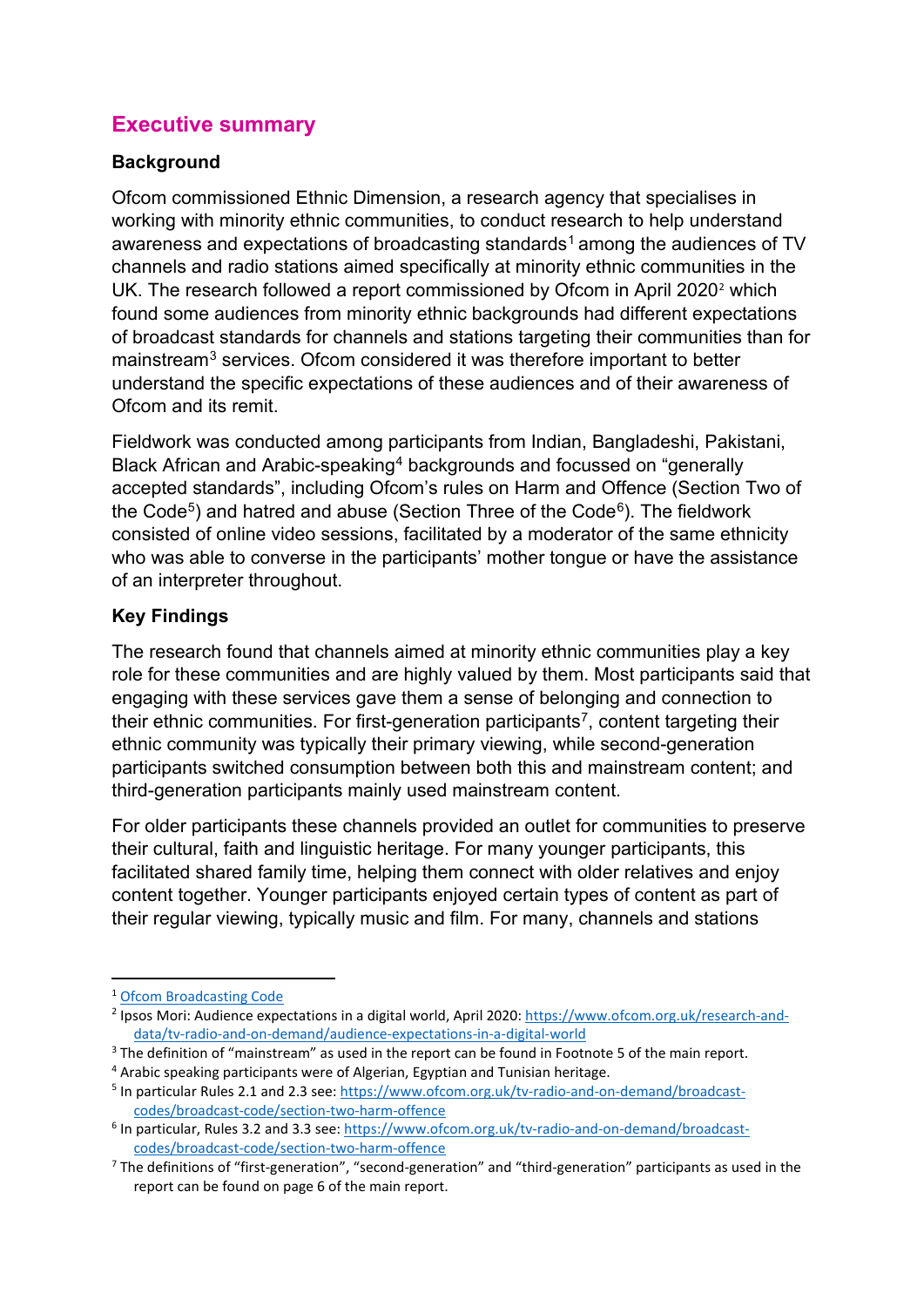aimed at minority ethnic communities also provided content to which those communities could relate, in which participants saw "people like me".

Expectations of broadcast standards differed for channels and stations aimed at minority ethnic communities compared with those for mainstream services. There was a tendency to be less critical of channels and stations aimed at minority ethnic communities but there were common concerns regarding areas of potential harm and offence. Many had concerns about the protection of children, and all felt that hateful content that might seriously impact community or religious cohesion had the potential to be harmful and offensive. Radio content was referred to much less than television content when discussing potential areas in which offensive or harmful content might be broadcast.

A number of key areas of concern about content on channels aimed at minority ethnic communities emerged across all of the participants we spoke with. These included:

**Violent or graphic content in news**. Participants considered that news and current affairs programmes on some minority ethnic channels sometimes contained explicit and graphic images of violence. They observed that this footage was often looped throughout the day without warnings or frequently carried what they thought were inadequate warnings. Participants were concerned about the impact this could have on children in particular, who could inadvertently come across this content.

**Depictions of violence and domestic abuse.** Violence in soaps and dramas on these channels was identified as potentially upsetting by all groups, although many participants felt they had become used to seeing violent and abusive content in programmes within these genres. Specific areas of concern related to violence against women and children and violence within extended families, which was agreed to have potential to cause harm and offence. Participants felt that it was important that broadcasters aimed at their ethnic communities put in place protections and mitigations to reduce potential harm and offence as they recognised the importance of difficult and challenging storylines being included.

**Depiction of sexualised content.** Some participants were also concerned about content they considered to be over sexualised on these channels and wanted broadcasters to ensure this content was appropriately scheduled to protect children.

**Potential to damage community cohesion.** Many participants said that some current affairs discussion programming on these channels could include behaviour that was aggressive or seen to be bullying in nature. Participants found this content to be offensive when the language or associated actions came across as insulting, prejudicial or part of what was interpreted as a verbal attack. Some thought that there was a potential for this content to create tensions between communities in the UK and could, in some instances, encourage a lack of tolerance and stifle open debates.

When discussing how broadcasters might mitigate against harm and offence, most participants felt it was important that these services put in place the same protections as would be expected for mainstream broadcasters. Participants referenced